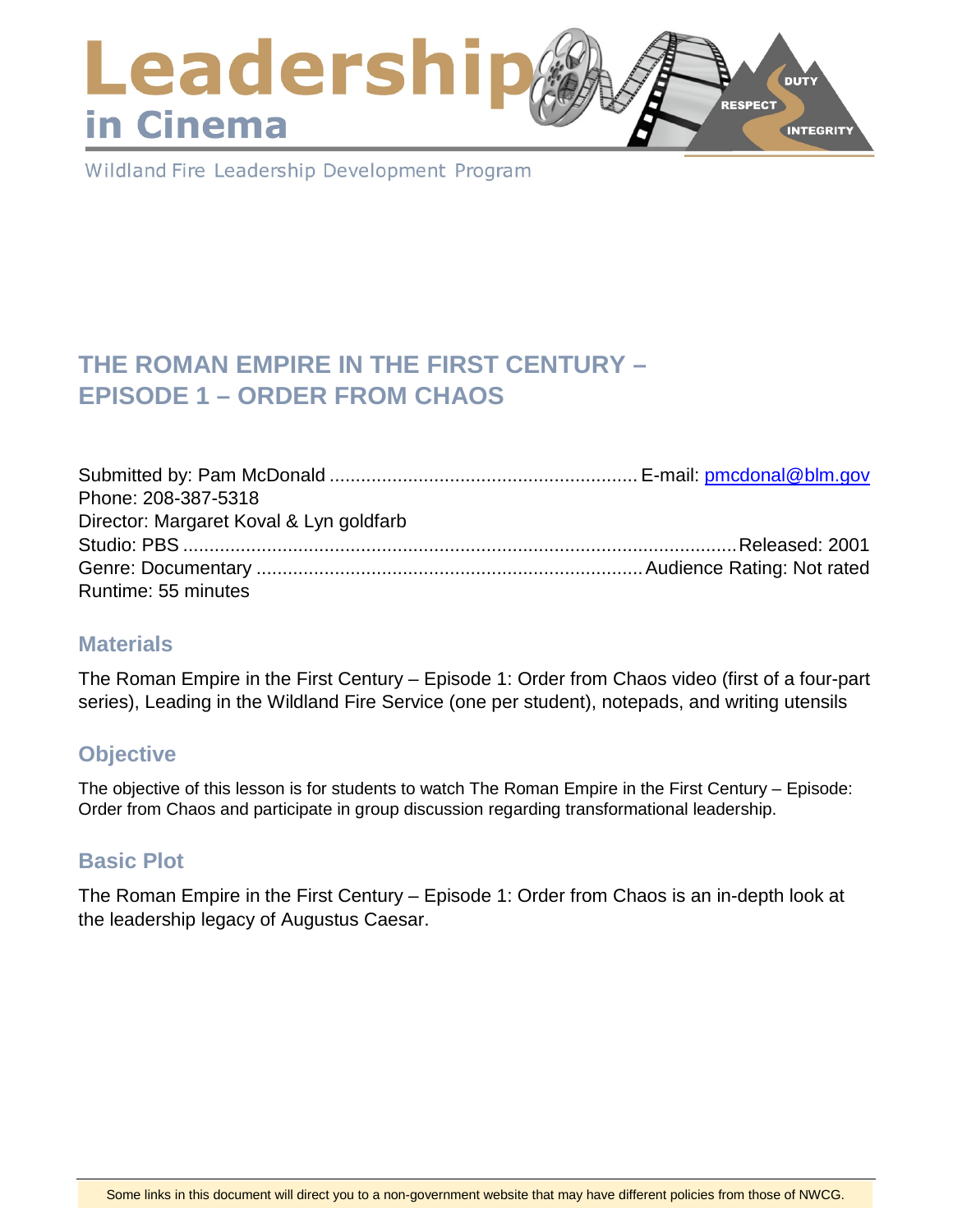# **Cast of Main Characters**

### **Facilitator Notes**

- [Leading in the Wildland Fire Service](https://www.nwcg.gov/publications/494-2)
- The Roman Empire in the First Century Episode 1: Order from Chaos is the first of a four-part series on the Roman Empire and is available [online through YouTube](https://www.youtube.com/watch?v=FOTjDpDay30) or available for purchase on the [PBS website.](http://www.shoppbs.org/product/index.jsp?productId=1822748&cp=&sr=1&kw=roman+empire&origkw=roman+empire&parentPage=search)

# **Facilitation Tips**

- 1. Organize a group of students to participate in a discussion about the leadership legacy of Augustus Caesar.
- 2. Have students, individually or as a group, watch The Roman Empire in the First Century – Episode 1: Order from Chaos. Facilitators may choose to show the video in segments or in its entirety.
	- Segment 1: Introduction
	- Segment 2: Order from Chaos (3:13)
	- Segment 3: Frivolous Inspirations (15:33)
	- Segment 4: An Innocent Face (28:30)
	- Segment 5: Give Me Back My Legions (37:12)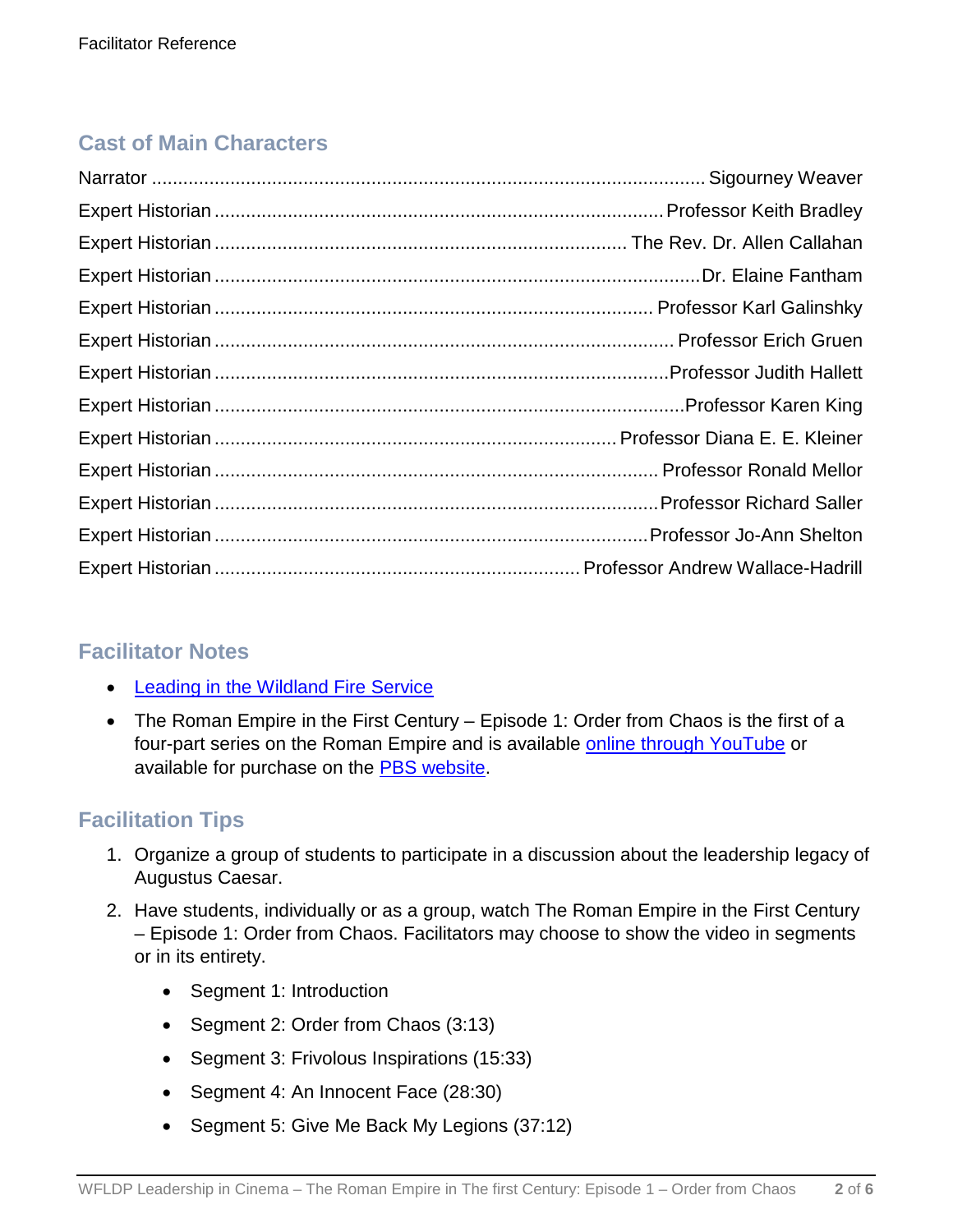- Segment 6: Dancing in the Dark (46:38)
- 3. Conduct a guided discussion using some or all of the associated resources (handout and possible comments provided). Have students discuss their findings and how they will apply leadership lessons learned to their role in wildland fire suppression. Facilitate discussion in groups that have difficulty.

#### **References**

Facilitators are encouraged to review the links below in order to obtain information that may be helpful during group/classroom discussions and for continued leadership development.

- [The Roman Empire in the First Century –](http://www.pbs.org/empires/romans/series/transcript1.html) Episode 1: Order from Chaos video [transcript](http://www.pbs.org/empires/romans/series/transcript1.html)
- [PBS companion website](http://www.pbs.org/empires/romans/index.html) (includes website links and suggested reading)
- [Wildland Fire Leadership Development Program](https://www.fireleadership.gov/) (WFLDP)
- [Augustus](https://www.youtube.com/watch?v=EgbbPYE-Ics)
- The History Guide [Augustus Caesar and the Pax Romana](http://www.historyguide.org/ancient/lecture12b.html) (Lecture 12) can be printed from.
- Ancient History Sourcebook, Suetonius (c.69-after 122 CE): [The Divine Augustus.](http://www.fordham.edu/halsall/ancient/suetonius-augustus.asp)

#### **Leadership Challenge**

As part of this lesson, facilitators are encouraged to challenge students to read the following selections:

- ["Moral Courage in Healthcare: Acting Ethically Even in the Presence of Risk.](http://www.nursingworld.org/MainMenuCategories/EthicsStandards/Resources/Courage-and-Distress/Moral-Courage-and-Risk.html)" Murray, John S. The Online Journal of Issues in Nursing. September 30, 2010.
- "What is Transformational Leadership?" The John Maxwell Team. [Online podcast](http://joinjohnlive.com/) (with handouts) by leadership expert John Maxwell regarding transformational leadership.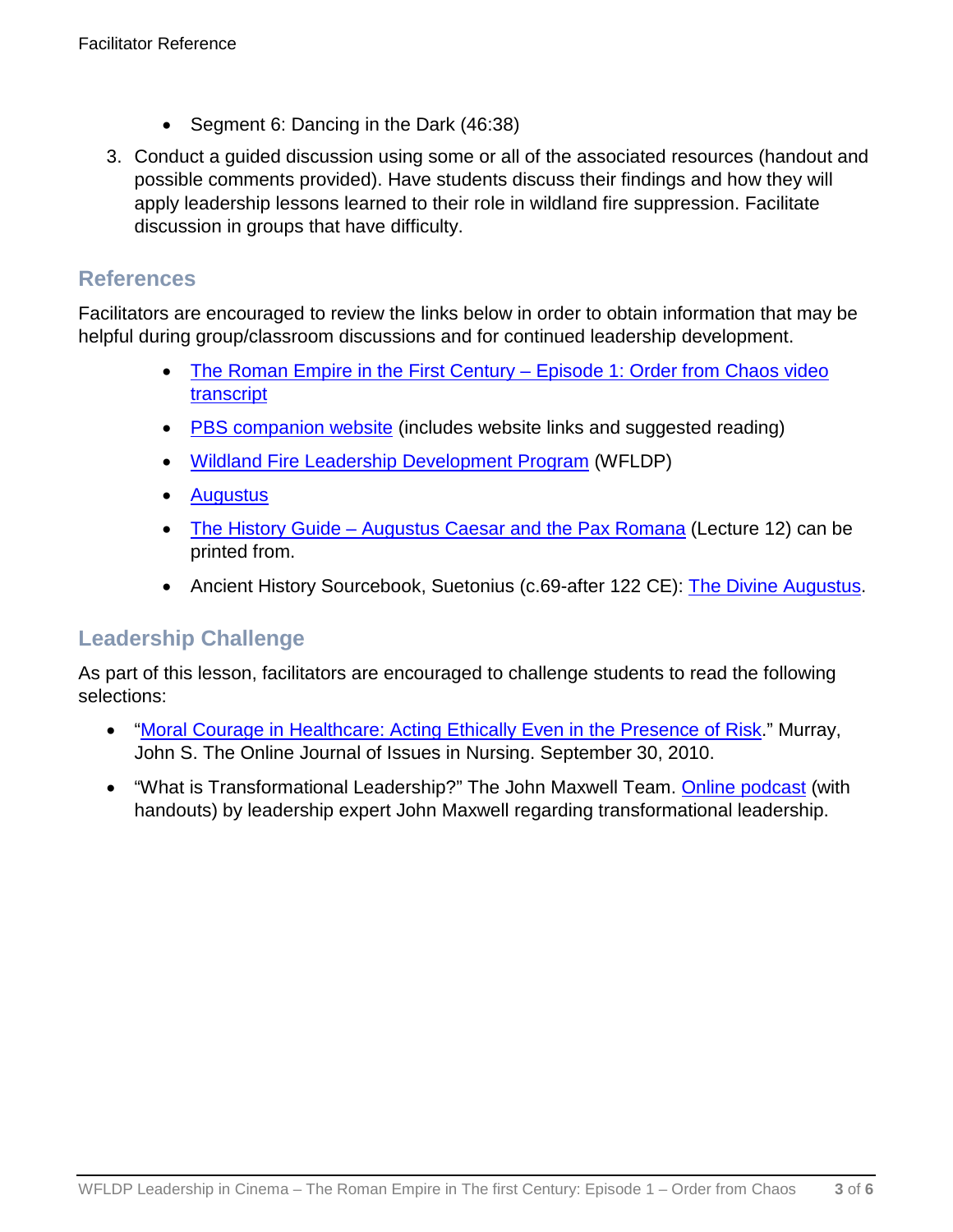# **The Roman Empire In The First Century Episode 1: Order from Chaos**

### **Guided Discussion with Possible Answers**

1. Read "The Authority to Lead versus the Decision to Lead" in Leading in the Wildland Fire Service (pp. 5-12).

There is great debate as to whether leaders are born or made. Discuss whether you believe Augustus was a born or made leader. What is the wildland fire service's perspective on the born versus made debate? Discuss how our leadership framework prepares fire leaders to bring order to chaos.

- **Answers will vary but may include:**
	- o **Hereditary rule: Octavain was born into the family as Julius Caesar's nephew and ultimate heir.**
	- o **Augustus was "made" through the lessons learned from his uncle's leadership failures.**
- **"Our perspective is that leaders are made, not born." (See page 60)**
- **Answers will vary. Promote respectful debate.**
- 2. What barriers and challenges did Augustus face during his leadership journey?
	- **Early in his life, he lost his mentors: his father and great uncle, Julius Caesar.**
	- **He assumed leadership at a very young age (19).**
	- **He led during a time of great change: conversion from an ailing Republic to an empire.**
	- **Bringing about peace following some of the bloodiest wars in Roman history.**
	- **His own daughter Julia defied him.**
- 3. Give an example of where Augustus may have encountered the following excerpt from Leading in the Wildland Fire Service (p. 10):

*"Leaders balance the risks against the potential gains of any decision and action. Because of the inherent complexity of this world, many times they face morally difficult decisions—with high-stakes consequences—alone unable to receive guidance from a chain of command."*

- **The alliance between Marc Antony and Augustus wanes. Augustus overtakes Egypt.**
- **Augustus wanted to avoid being seen as seeking absolute power. Julius Caesar had "declared himself master of Rome and ruler of an empire still**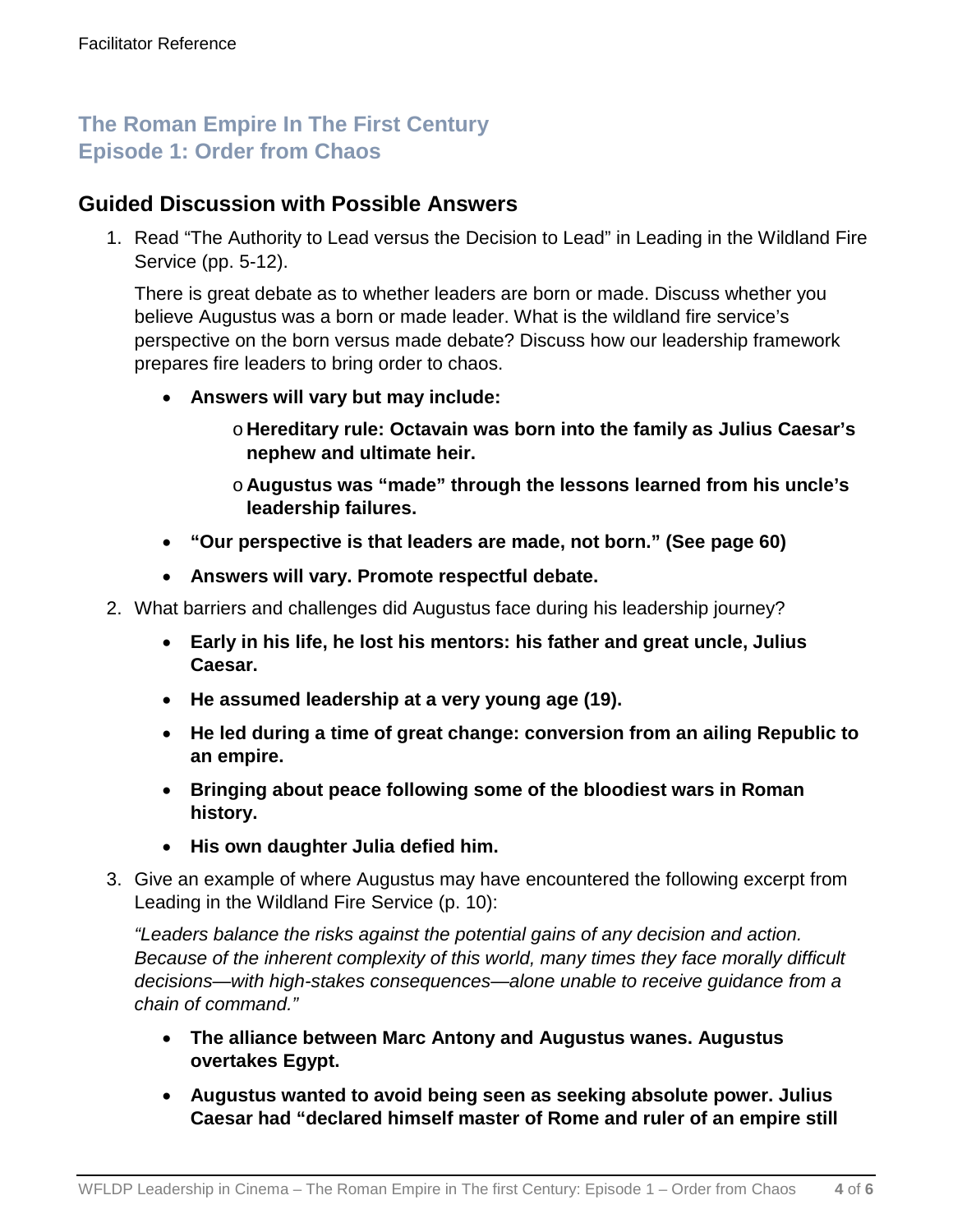**aspiring to greatness." This action threatened a few of Caesar's small circle of advisors who ultimately killed him.**

o **"…a series of disasters convinced the people that Augustus needed not less, but more power."**

- 4. What is moral courage? How do wildland fire leaders demonstrate moral courage? Give an example Augustus exhibiting moral courage. How does culture affect moral courage?
	- **"Moral courage is a highly esteemed trait displayed by individuals, who, despite adversity and personal risk, decide to act upon their ethical values to help others during difficult ethical dilemmas. (Lachman, 2009; Sekerka & Bagozzi, 2007)" (Murray, 2010)**
	- **"Wildland fire leaders demonstrate moral courage by adhering to high ethical standards and choosing the difficult right over the easy wrong. We avoid ethical dilemmas by directing team members to operate in ways that are consistent with our professional standards and by directing them only to actions they can achieve ethically." (Leading in the Wildland Fire Service, p. 63)**
	- **People begging to spare Julie. Roman law called for children to obey. Augustus banishes her.**
	- **The moral framework of a culture varies by the ethical values it supports. What Ovid and Julia found acceptable was not acceptable to Augustus. Varied customs, principles, and views can provide members of the group a different perspective to a situation.**
- 5. Why was Ovid's poetry a threat to Augustus' leadership?
	- **Ovid's poetry represented a different value system than Augustus wanted under his leadership.**
	- **Augustus' daughter Julia would defy him.**
	- **Augustus allowed this threat to consume him.**
	- **Augustus chose his position of leader over father when his daughter failed to follow his commands.**